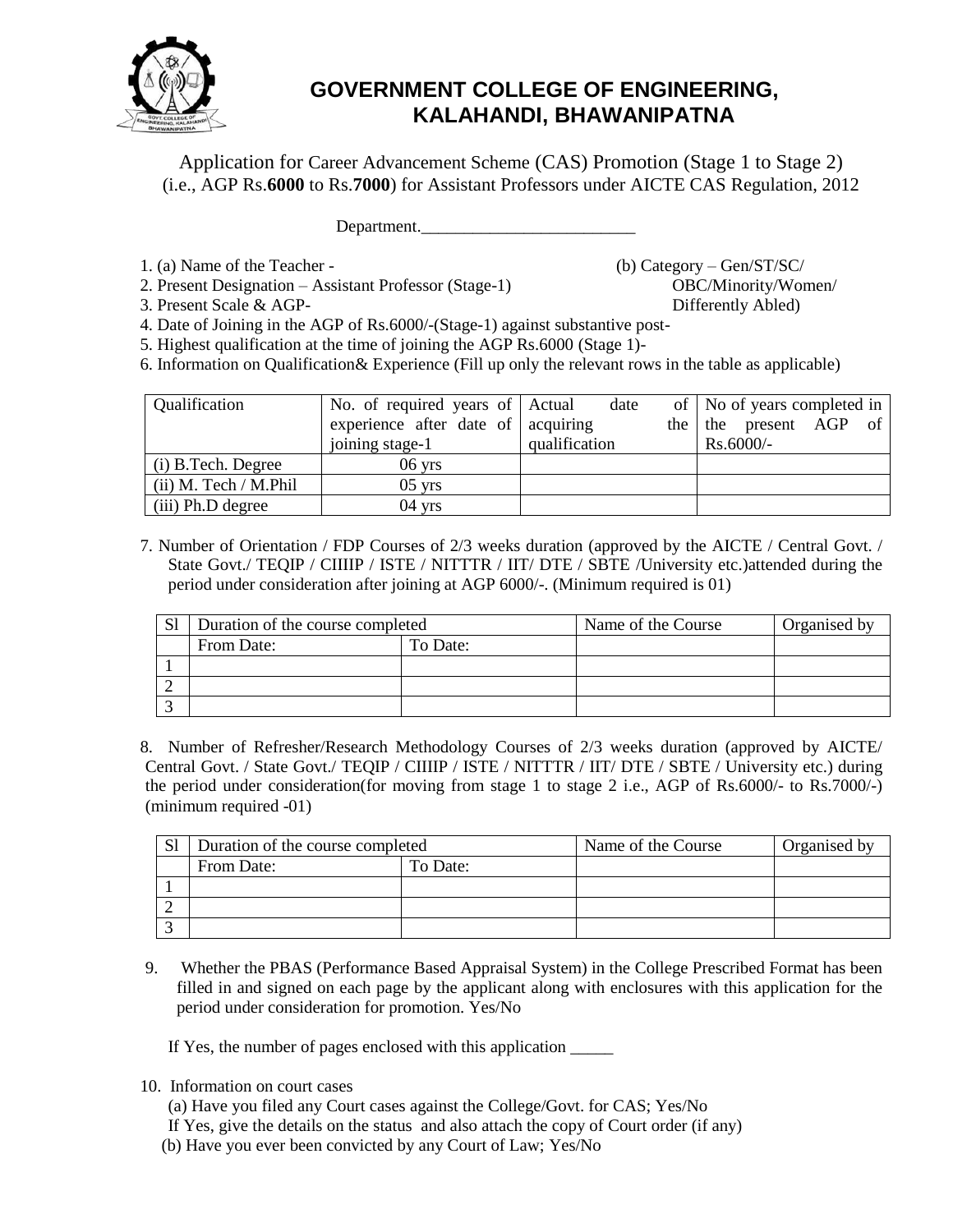If Yes - give details

 (c)Is there any Court case / Criminal/Vigilance Proceeding pending against you or disposed of; Yes/No If yes  $-$  give details

11. Whether there is any discontinuity in service during period of consideration under CAS; Yes/No

If yes, mention the details

12.Self Assessment API Scores claimed for the period of consideration as per AICTE (CAS) Regulation, 2012 (since joining the AGP Rs.6000/- till the date of eligibility to move to AGP of Rs.7000/-)

| Category (Minimum API   Total API Score |                     | $2nd$ yr | $3rd$ yr | $4th$ yr | $5^{\text{th}}$ yr (in | $6th$ yr (in | Total |
|-----------------------------------------|---------------------|----------|----------|----------|------------------------|--------------|-------|
| requirement/year)                       | Claimed by the      | (in      | (in      | (in      | AGP                    | AGP          | API   |
|                                         | Applicant           | AGP      | AGP      | AGP      | 6000                   | 6000         | Score |
|                                         | $1st$ yr (in<br>AGP | 6000     | 6000     | 6000     |                        |              |       |
|                                         | 6000                |          |          |          |                        |              |       |
| Category-I @ 75/yr                      |                     |          |          |          |                        |              |       |
| Category-II @ 15/yr                     |                     |          |          |          |                        |              |       |
| of<br>Annual<br>average                 |                     |          |          |          |                        |              |       |
| Category I & II minimum                 |                     |          |          |          |                        |              |       |
| average required 100/yr                 |                     |          |          |          |                        |              |       |
| Category-III $@$ 5/yr                   |                     |          |          |          |                        |              |       |
| $Total =$                               |                     |          |          |          |                        |              |       |

Documents enclosed:

Annexure 1- PBAS along with self attached copy of all relevant documents for the period under consideration for CAS

Annexure 2- Copy of Appointment order at Stage 1/Stage 2/Stage 3/Stage 4 as applicable

Annexure 3- Copy of B. Tech/M. Tech/PhD certificate and Academic qualification

Annexure 4- Copy of courses attended (Orientation/FDP/etc.)

Annexure 5- API Score in table 1 of Appendix of AICTE CAS Regulation 2012

Annexure 6- Research Publications

Annexure 7- Details of Court cases /Criminal/Vigilance Proceeding if any

Annexure 8- PhD Guidance (if any)& (copy of Notifications)

Annexure 9- Sponsored Research Projects completed/undertaken (if any) (copy of sanction orders)

## Declaration by the Teacher/Candidate for CAS

I,Mr./Mrs./Dr. Designation Department\_\_\_\_\_\_\_\_\_\_\_\_\_\_\_\_\_\_\_\_\_ of College\_\_\_\_\_\_\_\_\_\_\_\_\_\_\_\_\_\_\_\_\_\_\_\_ hereby declare and certify that the information provided by me in this application for CAS along with the enclosures are correct and if at any point of time it is found to be false/forged, then the University may take any action against me for which I shall have no objection.

Total number of pages enclosed: [Application ( \_\_\_ page) + Annexure ( \_\_ pages)]

Date: Full Signature of the Applicant Place: Full Name: Full Name: Full Name: Full Name: Full Name: Full Name: Full Name: Full Name: Full Name: Full Name: Full Name: Full Name: Full Name: Full Name: Full Name: Full Name: Full Name: Full Name: Full Name: Full N Designation: